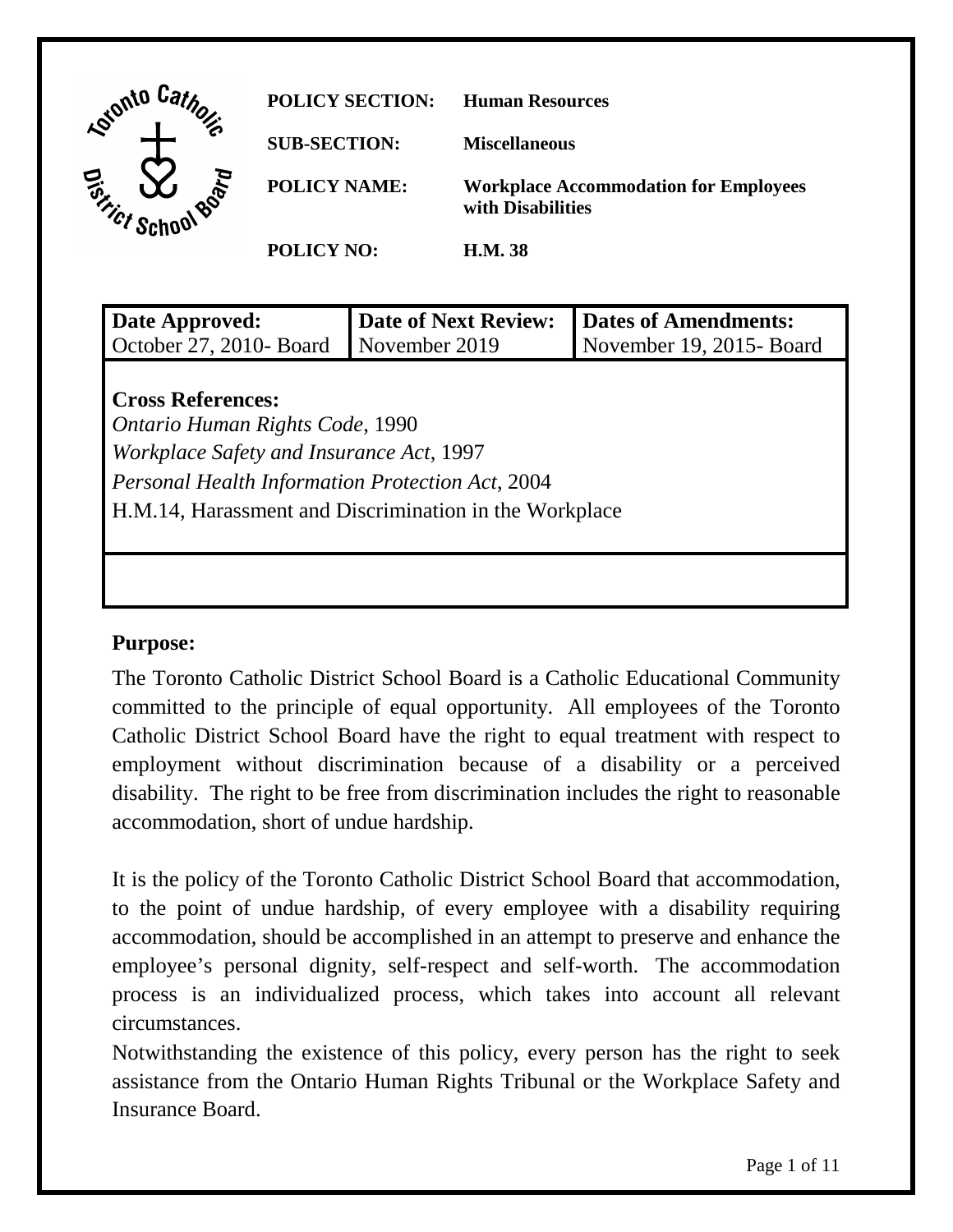

## **Scope and Responsibility:**

This policy extends to all Board employees. The Human Resources department is responsible for this policy.

 workplace. Successful accommodation initiatives depend upon the cooperation, input and support of all parties; the employee, the Board and the Union or Association (where applicable). It is expected that all three parties will work cooperatively to ensure that they successfully address accommodation issues that arise in the

### **Alignment with MYSP:**

Living Our Catholic values

Strengthening Public Confidence

Inspiring and Motivating Employees

#### **Financial Impact:**

Accommodation of disabled employees to the point of undue hardship will potentially have a significant financial impact on the board.

### **Legal Impact:**

The Ontario Human Rights Code requires that every person who is an employee has a right to freedom from discrimination in the workplace by his or her employer. A finding of a failure to accommodate will have a significant legal and potential financial impact.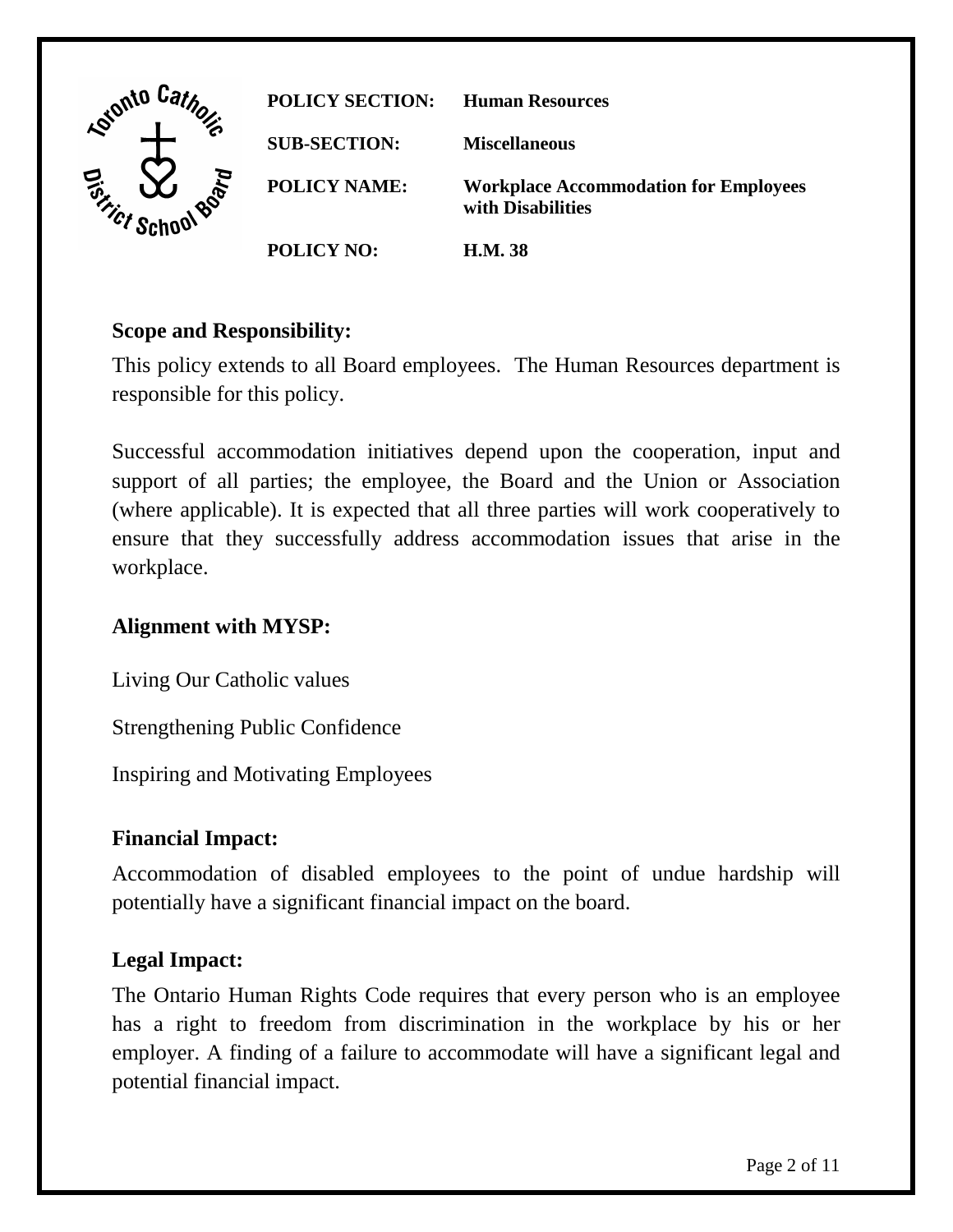

### **Policy:**

- unless to do so would cause undue hardship. 1. The Toronto Catholic District School Board has the duty to accommodate
- involved in facilitating the accommodation. 2. The employee has a duty to fully cooperate with the employer in the workplace accommodation process, and such duty may include providing appropriate, current medical information identifying restrictions, and confirming a need to be accommodated, to an appropriate member of management, that may be
- accommodation process. 3. The Toronto Catholic District School Board and its unions and professional associations have joint responsibilities to facilitate and assist in the workplace
- information which is necessary to facilitate a reasonable accommodation. 4. The Toronto Catholic District School Board is required to request only that
- information which is necessary to facilitate a reasonable accommodation. 5. The Director of Education shall have the responsibility to initiate the policy. development and implementation of procedures and guidelines pursuant to this

# **Regulations:**

 employee through a written request for accommodation due to a disability. A on a case by case basis consistent with the medical information and prognosis provided. Such request should be submitted to the Principal/Supervisor or directly to the Benefits Department, advising of the presence of a disability and the need for accommodation. However, there may be some cases where the 1. Accommodating the employee with a disability should be commenced by the disability may be temporary or long term in nature and this will be determined initiation for accommodation will come from the immediate supervisor, Human Resources, Workplace Safety and Insurance Board or another source.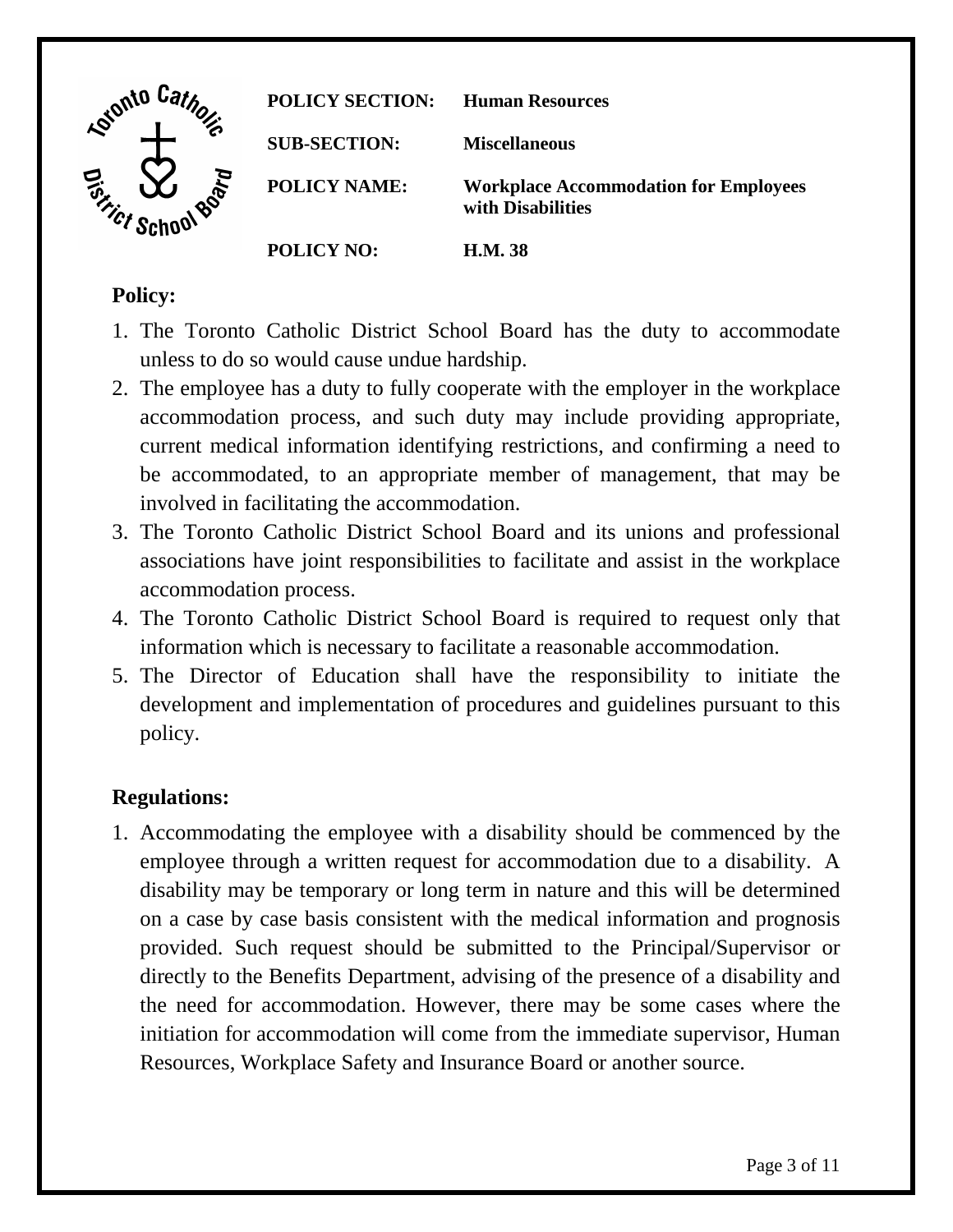

- or assistance. 2. When the employee has a disability which requires workplace accommodation, the Principal/Supervisor shall contact the Benefits Department to request advice
- ensure sufficient information is obtained to understand the nature of the employee's disability and the associated limitations and restrictions. It is only investigate and consider appropriate accommodation solutions. 3. Once the employer receives notice that an employee with a disability requires accommodation, the employer has an obligation to receive the request and in this way that the employer can effectively carry out its obligation to
- adequately assess the need for workplace accommodation. Ontario Human *to respond to the request."* 4. Employees shall provide all relevant information requested by the employer to Rights Guidelines on Accommodation clearly state *"the person requesting accommodation must communicate his or her needs in sufficient detail and cooperate in consultations to enable the person responsible for accommodation*
- reasonably related to the nature and duration of the limitations, restrictions and request. The Board may request additional information, professional opinions, advice from outside sources. disability. 5. The employer must take care to limit requests for information to those prognosis for recovery so as to be able to respond to the accommodation independent medical assessments or advice from outside sources. Confidentiality is seen as integral to the dignity of the employee with a
- 6. Once the limitations and abilities have been clarified, the employee, the Principal/Supervisor and the Benefits Department will discuss the possible solutions to removing barriers. In this respect the employer is obligated to make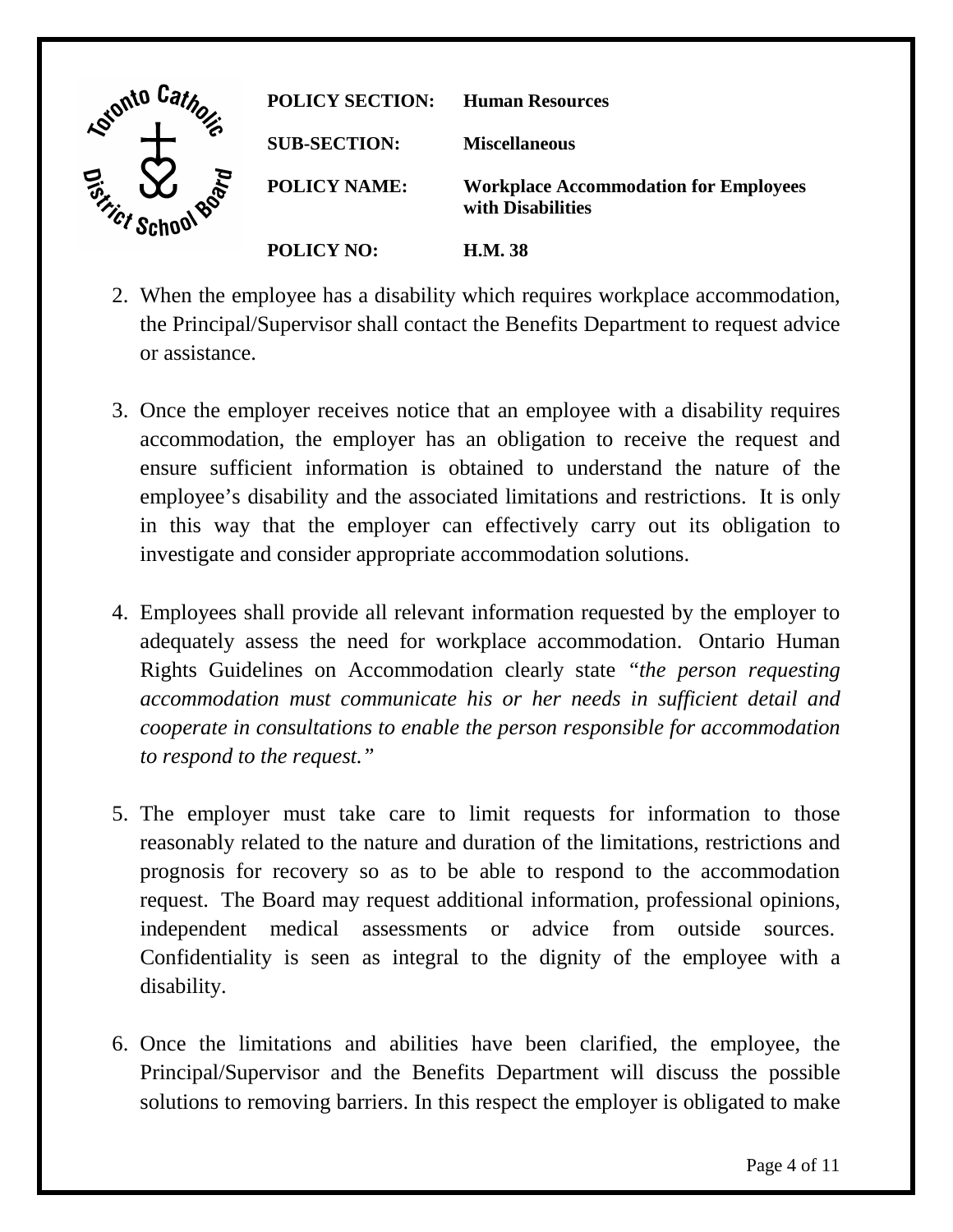| Lotonto Car                      | <b>POLICY SECTION:</b> | <b>Human Resources</b>                                            |
|----------------------------------|------------------------|-------------------------------------------------------------------|
|                                  | <b>SUB-SECTION:</b>    | <b>Miscellaneous</b>                                              |
| <b>Roard</b><br><b>Grificy c</b> | <b>POLICY NAME:</b>    | <b>Workplace Accommodation for Employees</b><br>with Disabilities |
|                                  | <b>POLICY NO:</b>      | <b>H.M. 38</b>                                                    |

disability. every effort short of undue hardship to accommodate the employee with a

- appropriate accommodation. This will include the employee with a disability Board staff deemed necessary in facilitating the accommodation. 7. Notwithstanding that the primary responsibility in providing accommodation rests with the employer, a collaborative process will be undertaken to canvass and his/her professional association or union, provided the employee consents to its involvement, and the Principal/Supervisor, Benefits Department and other
- been unable to resolve the issue through discussions with the 8. If at any time the employee is dissatisfied with the accommodation plan and has Principal/Supervisor and the Benefits Department, he/she may submit any concerns in writing to the Superintendent of Human Resources or designate for resolution.
- the Board's policy and this procedure have been met. On request of the decision in writing. 9. The Superintendent of Human Resources or designate shall review the letter of concern and make inquiries in order to determine whether the requirements of employee, the Superintendent of Human Resources or designate will provide a

# *DUTIES AND RESPONSIBILITIES IN THE ACCOMMODATION PROCESS*

- 10. The Employee with a disability is required to:
	- a) Request accommodation of a disability from the employer;
	- Department; b) Obtain the necessary forms provided by the Board, which are to be completed by the treating physician, and returned to the Benefits
	- Department;<br>c) Participate in discussions regarding possible accommodation solutions;<br>Page 5 of 11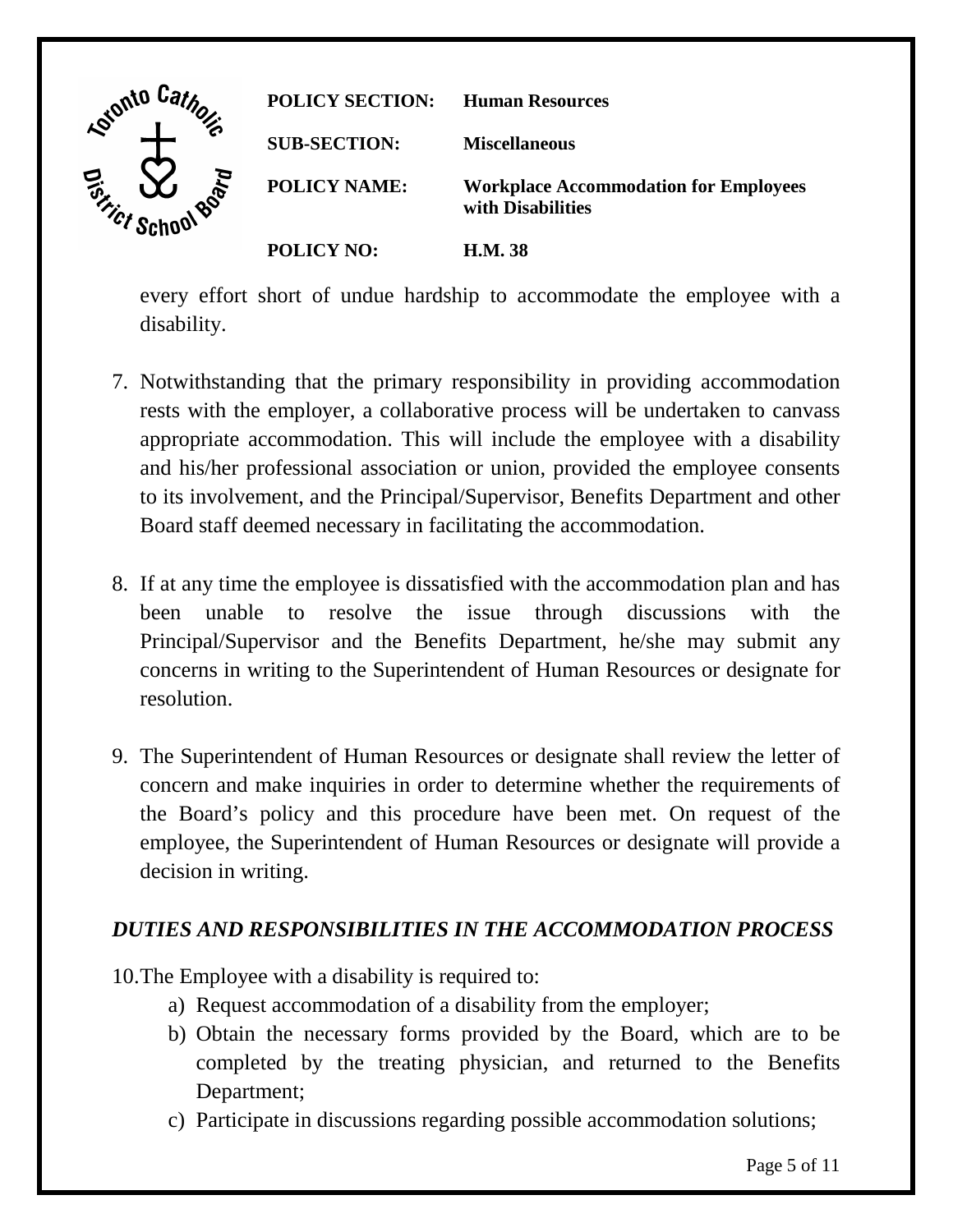

- d) Answer questions or provide information regarding relevant restrictions where appropriate, and as needed; or limitations including additional information from treating physician,
- accommodation process and provide updates as required; e) Cooperate with the employer on an ongoing basis to facilitate the
- communicate any concerns or issues so that changes or adjustments can be made to support a successful completion of the return to work plan; g) Discuss the disability only with persons who need to know. f) Provide feedback and identify progress in appropriate format and
- g) Discuss the disability only with persons who need to know.

*NOTE: It is the right of the employee to request union/association representation at any stage during this process.* 

- 11. Unions and Professional Associations are required to:
- 11.Unions and Professional Associations are required to: a) Respond to an employee seeking support regarding a workplace accommodation; accommodation; b) Take an active role as partners in the accommodation process provided
	- the employee consents to its involvement.
- 12. The Employer is required to:
	- a) Receive the employee's request to be accommodated;
- the employee consents to its involvement.<br>
12. The Employer is required to:<br>
a) Receive the employee's request to be accommodated;<br>
b) Obtain relevant information to facilitate understanding of the nature of accommodation: the employee's disability and the associated limitations and restrictions. Subsequent medical information may be required to verify the need for
	- accommodation; c) Schedule a work accommodation meeting, if necessary, in a timely manner: manner;<br>
	d) Investigate and consider appropriate accommodation solutions;<br>
	e) Maintain a record of the accommodation request and action taken;<br>
	f) Maintain confidentiality;<br>
	Page 6 of 11
	- d) Investigate and consider appropriate accommodation solutions;
	-
	- f) Maintain confidentiality;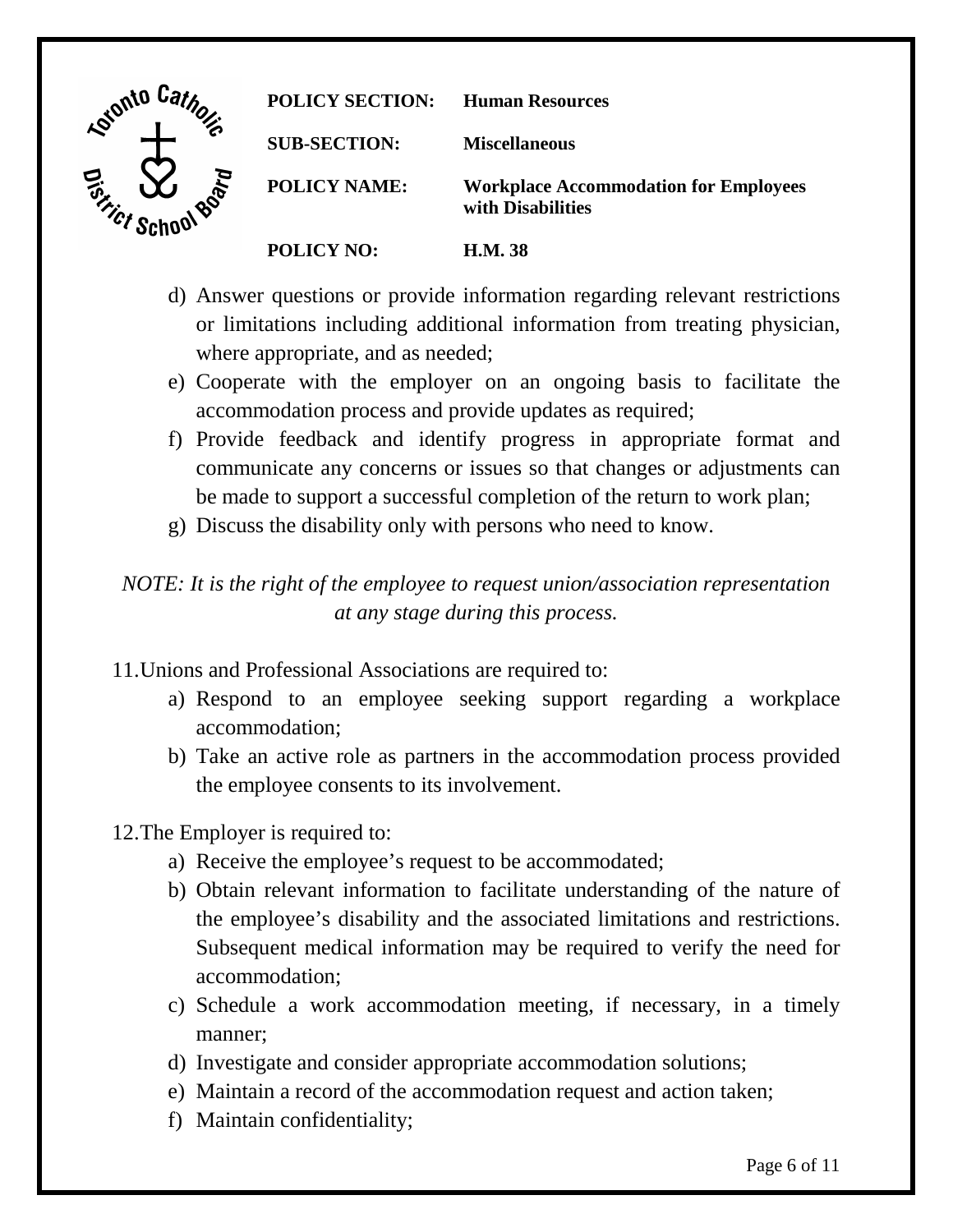

**POLICY SECTION: Human Resources SUB-SECTION: Miscellaneous POLICY NAME: Workplace Accommodation for Employees with Disabilities POLICY NO: H.M. 38** 

- g) Limit requests for information to those related to the nature of the limitation or restriction and prognosis for recovery so as to be able to respond to the accommodation request;
- basis; h) Determine the appropriate accommodation solution on a case by case
- of undue hardship; i) Make every effort to accommodate the employee with a disability, short
- accommodation. This will include the employee with a disability and accommodation rests with the employer; i) Ensure a collaborative process is undertaken to canvass appropriate his/her professional association or union, provided the employee consents to its involvement, and the Principal/Supervisor, Benefits Department and other Board staff deemed necessary in facilitating the accommodation. Nonetheless, the primary responsibility in providing
- k) Monitor and review the workplace accommodation plan as required;
- l) Where there are discrepancies or differences in opinions around the employee's prognosis or functional abilities, the Board may request that an independent medical evaluation (I.M.E) be completed by a Board appointed physician in an attempt to resolve the issue.
- m) Initiate the duty to accommodate in situations where the employer suspects on reasonable grounds that an employee's ability to perform the essential duties of his/her job is affected due to a disability.
- they are qualified: 13.When an employee cannot perform essential duties of available jobs for which
	- they are qualified: a) When the disability is work-related, the employee will be referred to the Workplace Safety and Insurance Board.
		- Workplace Safety and Insurance Board. b) An employer cannot accommodate an individual who is unable to perform the essential duties of any job.<br>Page 7 of 11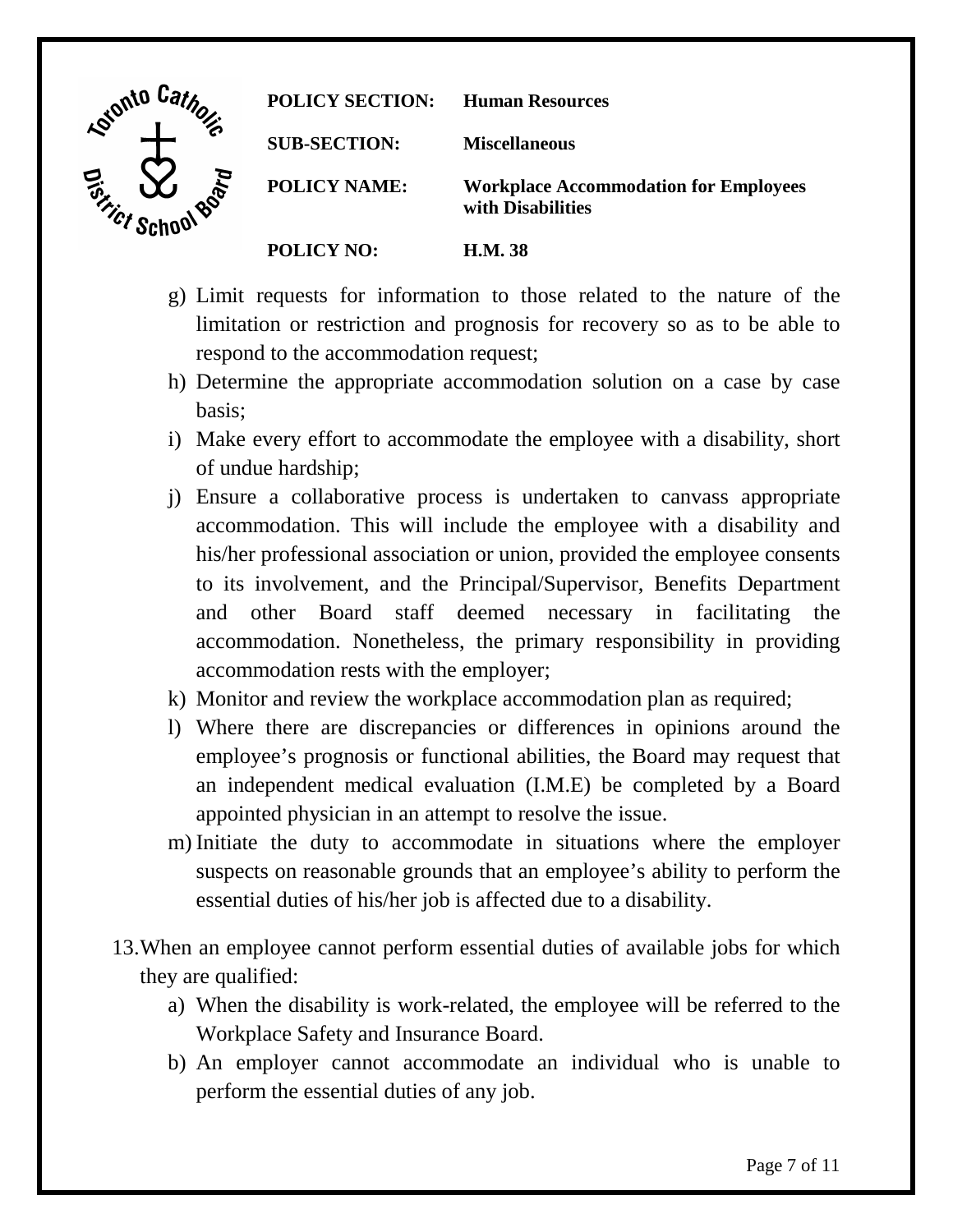

- 14.Each situation is ultimately assessed in accordance with individual circumstances.
- consideration to collective agreements. 15.These procedures are not meant to limit or restrict options and, ultimately, the accommodation of personnel will be in compliance with legislation and due

# **Definitions:**

## **Workplace Accommodation**

- perform the essential duties of their job. a) An adaptation or adjustment that enables an employee with a disability to
- perform the essential duties of their job. b) A duty to accommodate on the part of the employer, short of undue hardship, to provide reasonable accommodation for the employee with a disability as defined by the Ontario Human Rights Code.
- disability as defined by the Ontario Human Rights Code. c) A review of the current functional abilities of the employee with a disability, as outlined and supported by relevant medical documentation.
- d) A process that respects the dignity and confidentiality of the employee with a disability.
- e) An individualized, case by case approach, in attempting to meet the restrictions and limitations of the employee with a disability. f) A collaborative, problem-solving process.
- f) A collaborative, problem-solving process.

# **Disability**

A disability or handicap, as defined in the Ontario Human Rights Code, is:

 the generality of the foregoing, includes diabetes mellitus, epilepsy, a brain blindness or visual impediment, deafness or hearing impediment, muteness (a) any degree of physical disability, infirmity, malformation or disfigurement that is caused by bodily injury, birth defect or illness and, without limiting injury, any degree of paralysis, amputation, lack of physical co-ordination,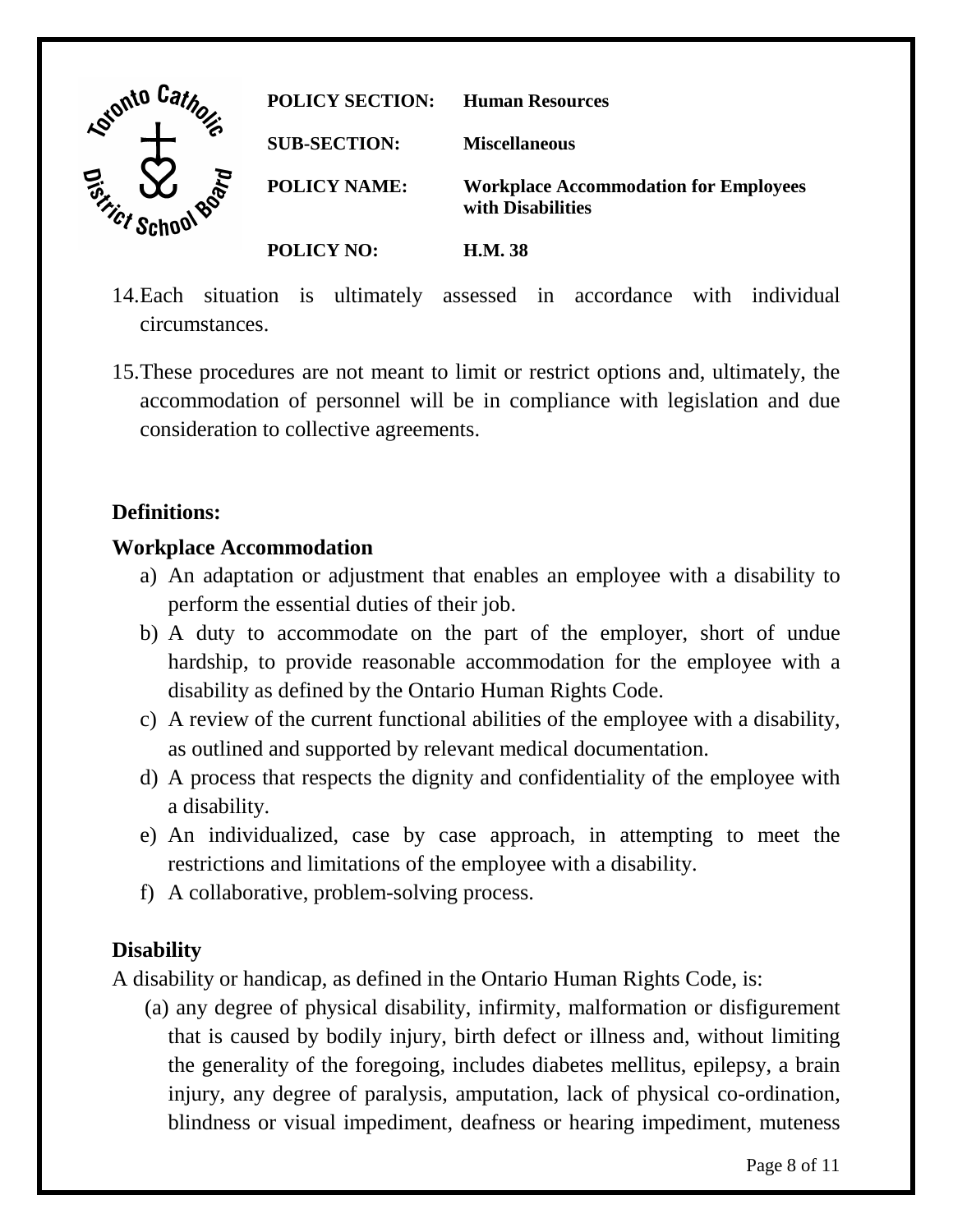

 or speech impediment, or physical reliance on a guide dog or other animal or on a wheelchair or other remedial appliance or device,

- (b) a condition of mental impairment or a developmental disability,
- (c) a learning disability, or a dysfunction in one or more of the processes involved in understanding or using symbols or spoken language,
- (d) a mental disorder, or
- (e) an injury or disability for which benefits were claimed or received under the insurance plan established under the *Workplace Safety and Insurance Act, 1997*; ("handicap")

*Note: Notwithstanding the above, this is not an exhaustive list of disabilities that may require accommodation.* 

### **Duty to Accommodate**

hardship. Section 17 of the Ontario Human Rights Code creates an obligation to accommodate specifically under the ground of disability. The Board is legally obliged to accommodate employees with a disability to the point of undue

 to itself all defenses available at law. All the terms used in this policy and procedures hereunder shall bear the meanings ascribed to them under the Human Rights Code as applicable. The Board reserves

### **Essential Duties**

an essential part of the job if a duty: Essential Duties are those which constitute the primary purpose of the job. In order to determine the essential duties of a job, consideration is given to the duties necessary to produce the final product or service required. It is usually considered

- constitutes a substantial portion of the work
- · is an integral part of the job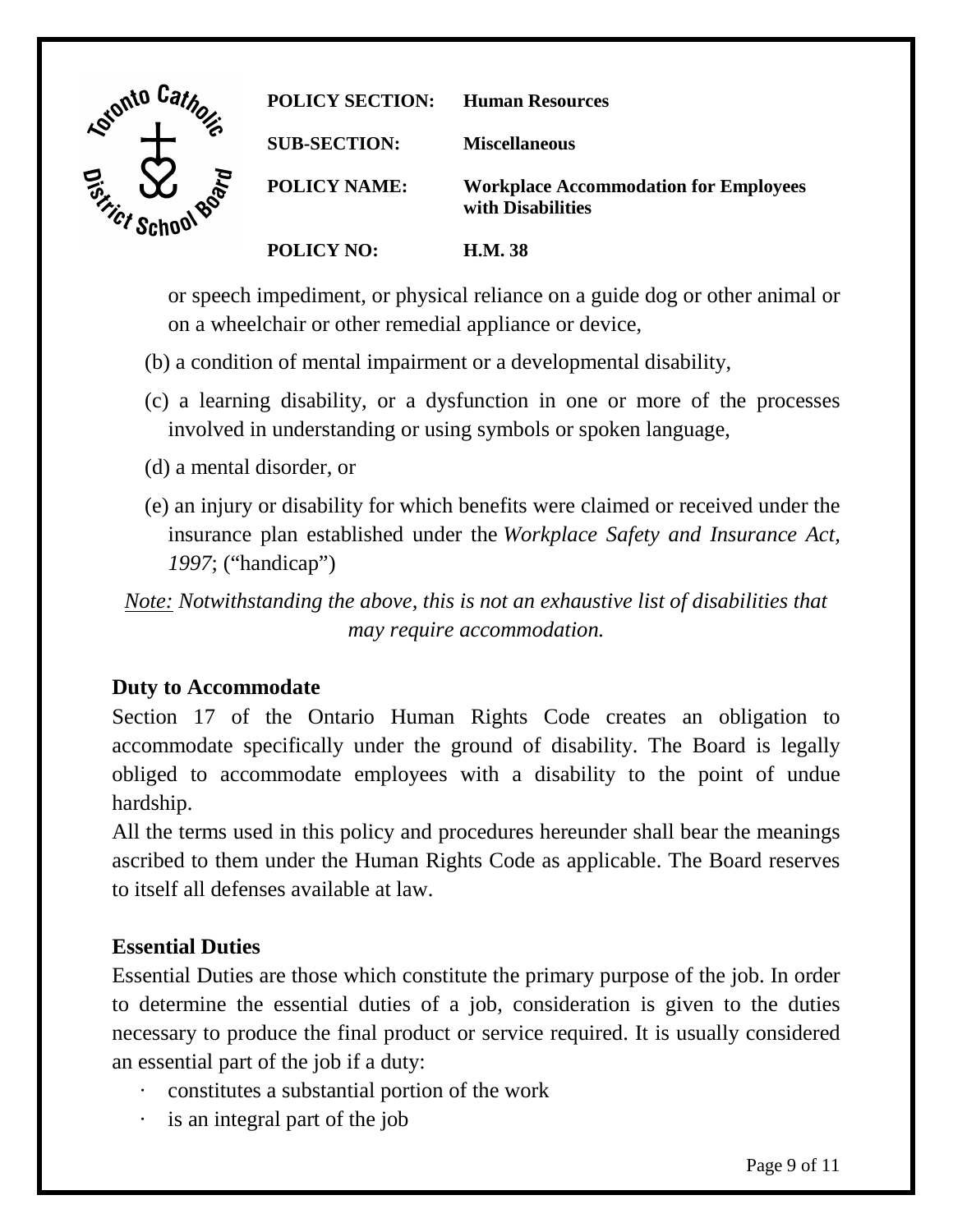

is not normally delegated

 sought to assist in defining essential duties. A detailed job description as well as a Physical Demands Analysis may be used or

# **Undue Hardship**

 The Board has a duty to accommodate unless to do so would constitute undue hardship. Three factors are considered to determine undue hardship: cost, outside sources of funding, and health and safety.

- organization or business, or changes its essential nature. Such costs must be quantifiable and can include costs such as capital and operating costs and the cost of re-structuring. 1. Costs may amount to undue hardship if it is so high that it affects survival of the
- grants or loans, can offset some costs, and should be considered in assessing undue hardship. 2. Outside sources of Funding: Accommodation funds, as well as government
- requirements can be waived or modified where permitted by law, or if alternatives can be found to protect health and safety. 3. Health and Safety: consider whether any applicable health and safety

### **Reasonable Accommodation**

 Both the employing work unit and central administration of the Board have roles in providing accommodation to employees with disabilities.

 accommodation is to determine the essential duties of the affected employee's long-term, depending on the particular circumstances. Accommodation means Accommodation is an adaptation or adjustment to enable the employee with the disability to perform the essential duties of their job. The first step of position (see essential duties).The period of accommodation may be temporary or adjusting the conditions of the workplace to enable or assist an eligible employee